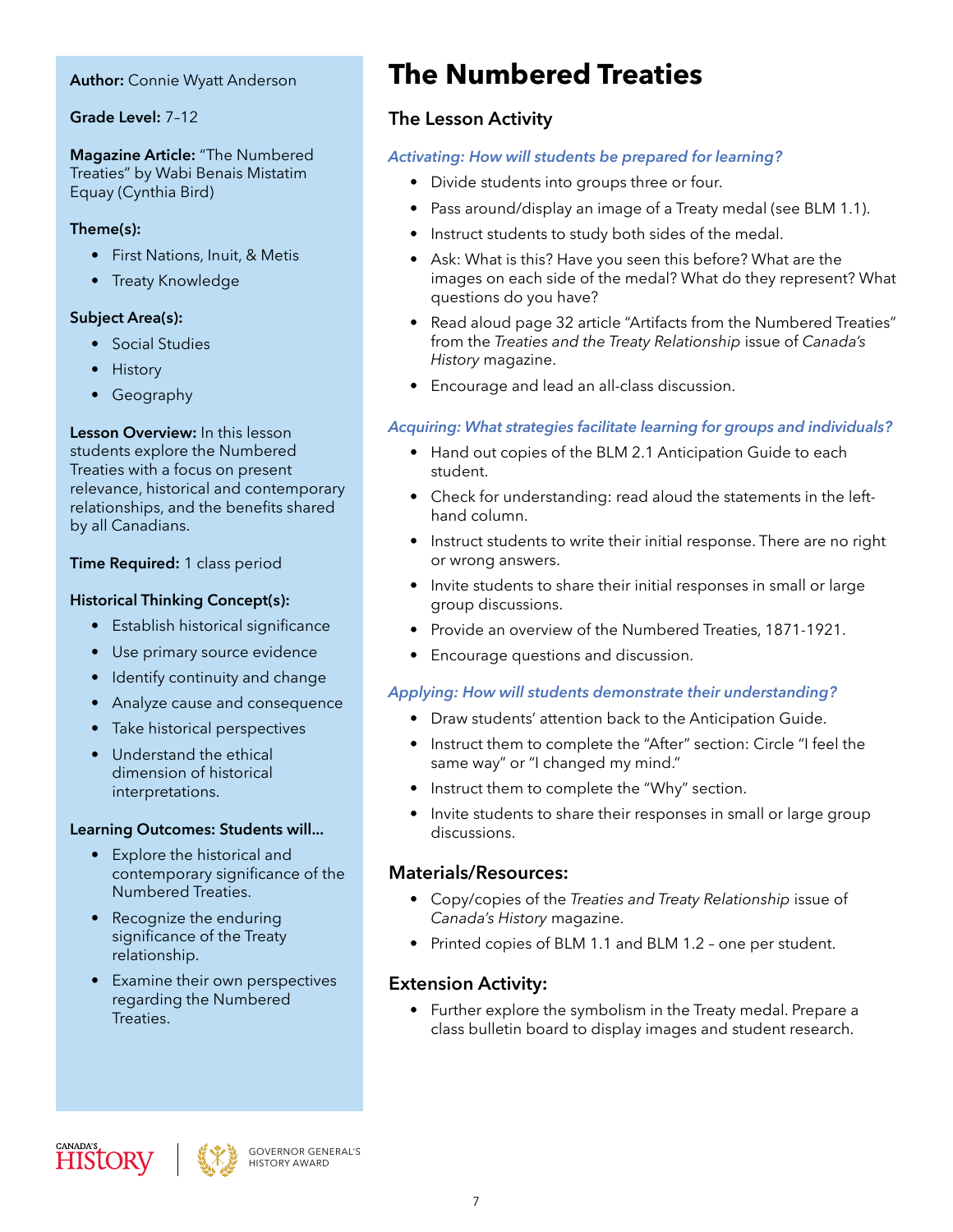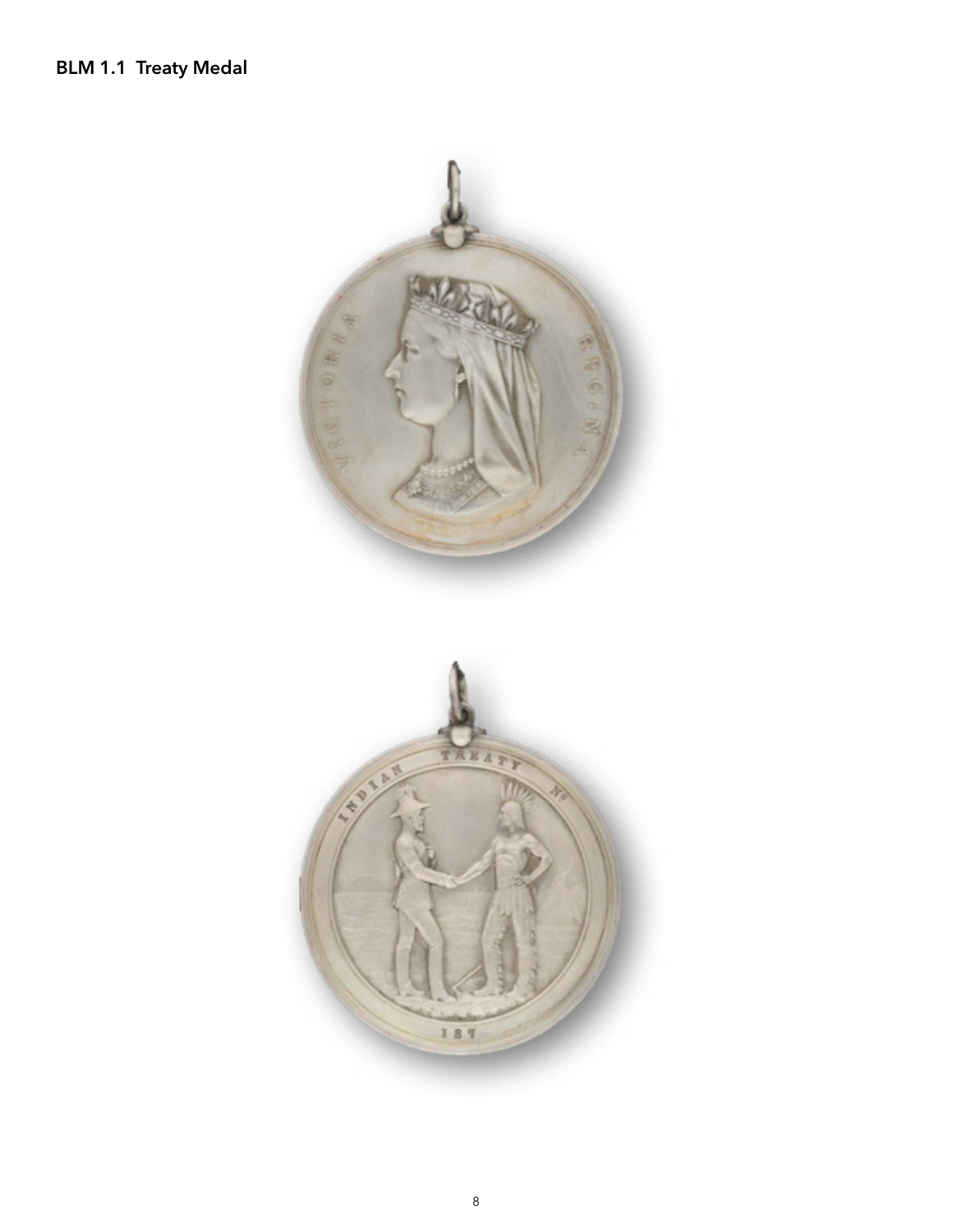## **BLM 1.2 Anticipation Guide**

| <b>Statement</b>                                                                                         | <b>Your Response</b>                                                                                                                                                                           |
|----------------------------------------------------------------------------------------------------------|------------------------------------------------------------------------------------------------------------------------------------------------------------------------------------------------|
| The Numbered Treaties are historical<br>events that have no relevance on the<br>present.                 | After: I feel the same way (or) I changed my mind<br>Why:<br><u> 1989 - Johann Barn, mars ann an t-Amhain Aonaich an t-Aonaich an t-Aonaich ann an t-Aonaich ann an t-Aonaich</u>              |
| Prior to Treaty No. 1 in 1871, First<br>Nations and Newcomers had built<br>and maintained relationships. | After: I feel the same way (or) I changed my mind<br>Why:<br><u> 1989 - Johann Barn, amerikansk politiker (d. 1989)</u>                                                                        |
| Only First Nations benefit from the<br>Treaty relationship.                                              | Initial:<br>After: I feel the same way (or) I changed my mind<br>Why:<br><u> 1989 - Johann Stoff, deutscher Stoff, der Stoff, der Stoff, der Stoff, der Stoff, der Stoff, der Stoff, der S</u> |